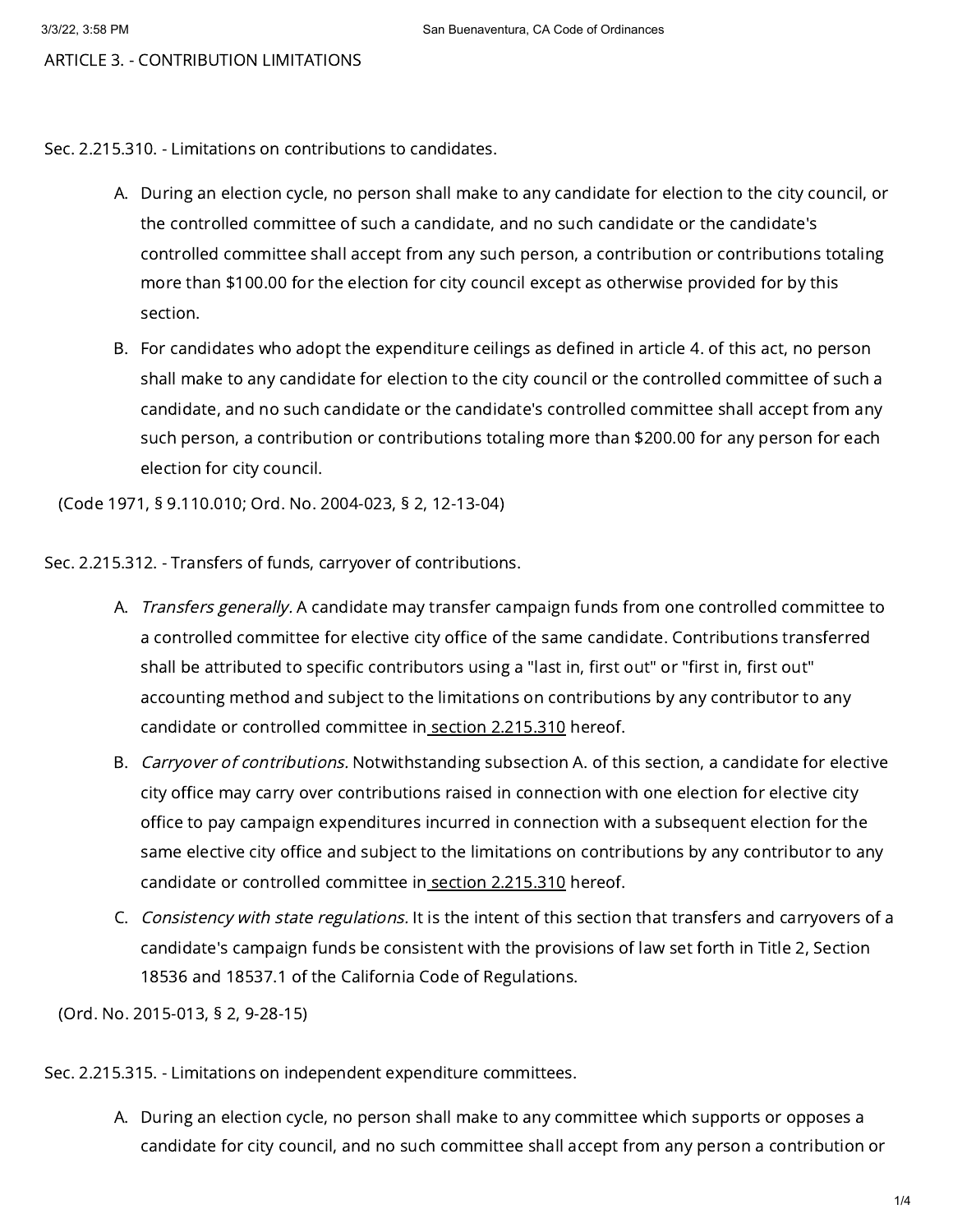## 3/3/22, 3:58 PM San Buenaventura, CA Code of Ordinances

contributions totaling more than \$100.00 for the election for city council except as otherwise provided by this section.

- B. During an election cycle, a committee making or intending to make expenditures in support of or in opposition to a council candidate may receive contributions or other funds from any committee member or other person totaling more than \$100.00, and may use up to \$100.00 of all such contributions or other funds received from the committee member or other person for independent expenditures in support of or in opposition to a city council candidate, provided that:
	- (1) The committee member or other person consents in writing to the use of a portion of his or her contributions or other funds to support or oppose political candidates or for other political purposes;
	- (2) A portion of such committee member or other person's contributions or other funds not exceeding a total of \$100.00 is deposited in a separate campaign banking account maintained by the committee, and thereafter used during the election cycle for expenditures in support of or in opposition to candidates seeking election to the office of city council or for other political purposes; and
	- (3) If such committee member or other person's contributing or other funds are commingled in the committee's campaign banking account with funds that are to be used for political purposes other than supporting or opposing candidates seeking election to the office of city council:
		- (a) The committee maintains a continuous written accounting of that portion of the funds maintained in the committee's banking account that are deposited and expended for the purpose of supporting or opposing a city council candidate; and
		- (b) The committee files a current copy of the written accounting with any campaign disclosure statement that is required to be filed with the City Clerk either pursuant to the State Political Reform Act or this Chapter.

(Ord. No. 2004-023, § 3, 12-13-04)

Sec. 2.215.320. - Prohibition on nonelection cycle contributions.

No candidate or officeholder or the controlled committee of such person shall accept any contribution except during an election cycle in which the candidate or officeholder is listed on the ballot or is a write-in candidate for the office for which the contribution is made.

(Code 1971, § 9.110.020)

Sec. 2.215.330. - Return of contributions.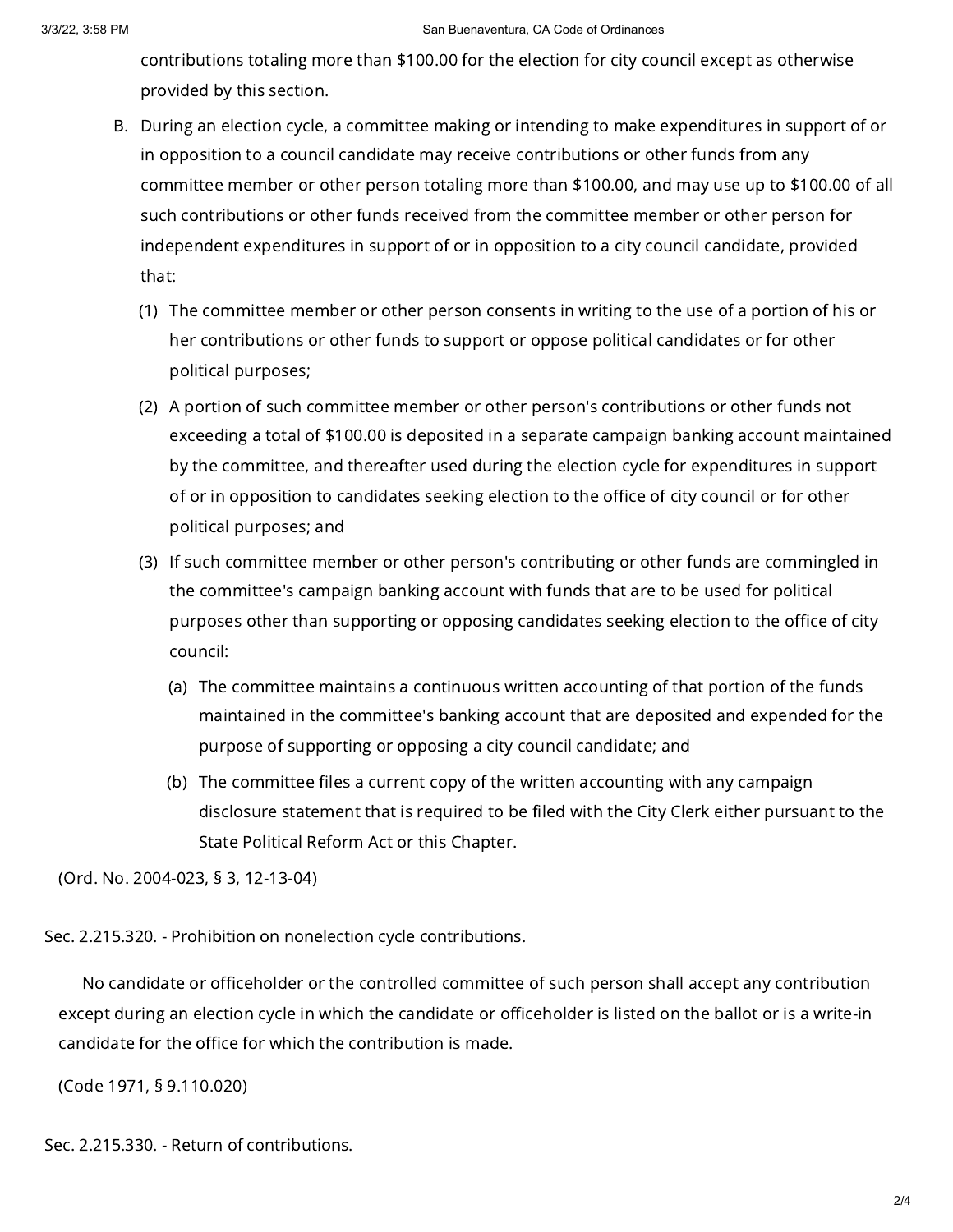A contribution shall not be considered to be received if it is not negotiated, deposited, or utilized and is returned to the donor within 30 days of receipt.

(Code 1971, § 9.110.040)

Sec. 2.215.340. - Loans.

- A. A loan shall be considered a contribution from the maker and the guarantor of the loan and shall be subject to the contribution limitations of this act.
- B. Every loan to a candidate or the candidate's controlled committee shall be by written agreement which shall be filed with the candidate's or committee's campaign statement on which the loan is first reported.
- C. The proceeds of a loan made to a candidate by a commercial lending institution in the regular course of business and on the same terms available to members of the public and which is secured or guaranteed shall not be subject to the contributions limitations of this chapter.
- D. Extensions of credit, other than loans pursuant to subsection C of this section, for a period of more than 30 days are subject to the contribution limitations of this chapter.
- E. Notwithstanding any other provision of this act, a candidate for city council shall not loan or otherwise transfer to the candidate's campaign, funds, or other thing of value, in excess of \$10,000.00. Nothing shall be construed to restrict a candidate from contributing the candidate's own funds or assets to the candidate's campaign.

(Code 1971, § 9.110.050)

Sec. 2.215.350. - Family contributions.

- A. Contributions by a husband and wife shall be treated as separate contributions and shall not be aggregated.
- B. Contributions by children under 18 years of age shall be treated as contributions by their parents and attributed proportionately to each parent, one-half to each parent or the total amount to a single custodial parent.

(Code 1971, § 9.110.060)

Sec. 2.215.360. - Treatment of money received as contributions, income or gifts.

Any funds received by any candidate running for election to the city council, or any committee controlled by such candidate, shall be considered a campaign contribution, income or a gift. All campaign contributions received by such persons shall be subject to the provisions of this act, unless such campaign contributions